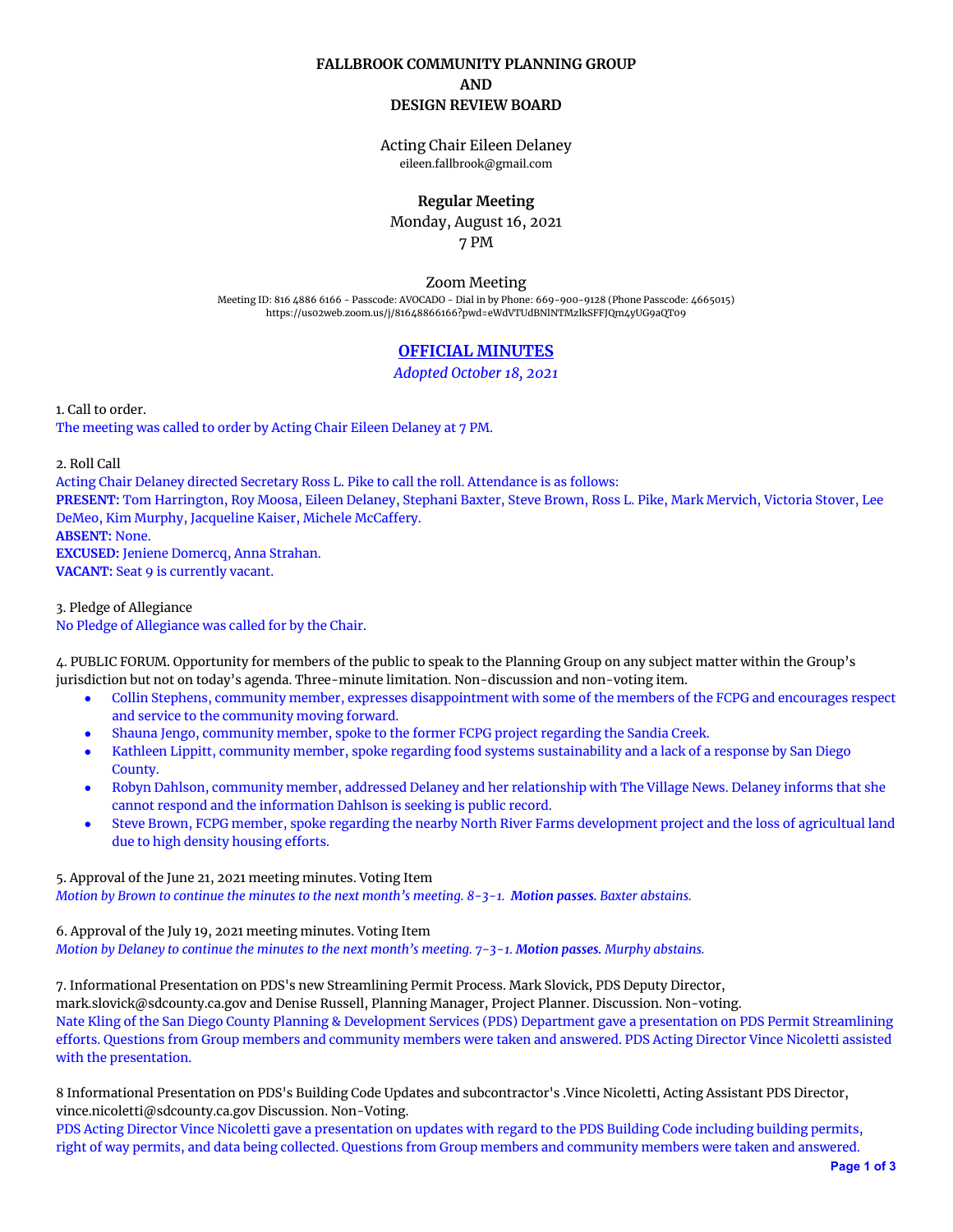9. Draft Mitigated Negative Declaration (MND) for Fallbrook local Park is out for public review pursuant to the California Environmental Quality Act. County Planner: Stephanie Kopplin, Stephanie.kopplin@sdcounty.ca.gov, Parks & Recreation Committee. Community Input. Voting Item. Link for Draft

https://www.sdparks.org/content/dam/sdparks/en/pdf/ResourceManagement/Fallbrook%20Park%20NOI.pdf Nicole Ornelas and Stephanie Kopplin of the San Diego County Parks & Recreation Department gave an update on the status of the new park on Fallbrook Street including the announcing of the Draft MND being available for public review. Kopplin informs the Group that the process for naming the new park is with San Diego County Supervisor Jim Desmond's office and is currently considering "Village View."

10. Request for Exemption from Site Plan Permit for B Special Area Regulation. Project: Wall Sign for Luna Burrito. Location: 104-390-02-00, 111 S. Mission Rd, Fallbrook. Contact: Gonzalo Ruis, gruiz@gmail.com,, 619.622.4879. County Planner, Dag Bunnemeyer, (dag.bunnemeyer@sdcounty.ca.gov) Design Review Board Committee. Community Input. Voting Item. *Motion by Delany to approve the project as presented. 12-0. Motion passes.*

11. PDS 2020-ZAP-99-024W1 Minor Use Permit for an existing cell Tower. (B Designator) Location: APN 125-063-09, 125- 063-10, 4881 Hwy 76, Fallbrook, I-15 & Pankey Rd. Contact: Jill Cleveland, Plancom, Inc. jill.cleveland@plancominc.com. County Planner: Lauren Yzaguirre,( lauren.yzaguirre@sdcounty.ca.gov) Design Review Board Committee. Community Input. Voting Item. *Motion by Delany to approve the project as presented. 12-0. Motion passes.*

12. Request for Exemption from Site Plan Permit for B Area Regulation. Project: Signage for Albertsons 104-390-01-00, 1133 S. Mission Rd: Fallbrook, Contact John Crispis, Premier Permits, info@premierpemits.com. County Planner, Vanessa Pash, (vaness.pash@sdcounty.ca.gov) Design Review Board Committee. Community Input. Voting Item Acting Chair Delaney informs the Group that this item has been pulled from the Agenda.

13. Discussion and recommendations on the County Cannabis Ordinance. County Planners Aleena Benedito, aleena.benedito@sdcounty.ca.gov and Conor McGee, conor.mcgee@sdchounty.ca.gov, Cannabis Adhoc Committee. Community Input. Voting Item.

a. Local control or at least some input on where the growing, manufacturing, production and sales take place in our town.

b. Require some form of local permitting, review and approval for cannabis related businesses in addition to the PEIR. (programmatic environmental impact report)

c. Setbacks to schools, churches and other child or family sports and family activities.

d. Growing and production not permitted on parcels adjacent to residential areas and set back a certain amount of feet to be determined. Committee Chair Murphy presents a report of the committee meeting held on August 9, 2021.

Motion by Murphy to adopt the recommendation brought forward by the committee: Recommendation to San Diego County that in drafting the new Cannabis Ordinance, the Fallbrook Planning Group requests establishing setbacks to sensitive areas to 1,000 feet for dispensaries with sensitive areas being public and private schools, churches, child and family sports and activities areas, parks, libraries, playgrounds, and childcare *centers. 10-2. Motion passes.*

Motion by Murphy to adopt the recommendation brought forward by the committee: Recommendation to San Diego County that in drafting the new Cannabis Ordinance, the Fallbrook Planning Group requests that Fallbrook village zones be exempted from dispensaries. 11-1. Motion passes.

14. Request for Exemption from Site Plan Permit for B Area Regulations. Project: Battery Storage System for Grocery Outlet APN 104-341-05-00, 1101 S. Main Ave. Applicant//Agent: Jefferson Silver, jsilver@tesla.com, County Planner: Vicky Doan, Vicky.doan@sdcounty.ca.gov, Design Review Board Committee. Community input. Voting Item. Jefferson Silver, applicant, made a presentation regarding the project. Questions from Group members and community members were taken and answered.

*Motion by Delaney to approve the project as presented. 12-0. Motion passes.*

### 15. By-laws.

a. Shall we change the meeting Organizational Procedures ARTICLE VII- AUTHORITY, Section 1, from Ray Keesey's Modern Parliamentary Procedure to Robert's Rules of Order? Presentation. Discussion. Voting in September.

b. Shall we rescind our motion for By-laws ARTICLE 8 SECTION 10? Discussion. Voting Item. "These bylaws shall not be interpreted to be more restrictive than the Brown Act or AB 992, San Diego Policy I-1, or any subsequent legislation. Any future policies or legislation by San Diego County or the State of California will take priority over any existing bylaws."

c. Shall we add Section 10 to Article 8 of our By-laws to read as follows: Article 8 pertaining to social media shall not be interpreted to be less restrictive than the Brown Act or AB 992. Any future policies or legislation by Diego County or the State of California regarding social media may take priority over Article 8 of these bylaws. Discussion only. Voting item in September.